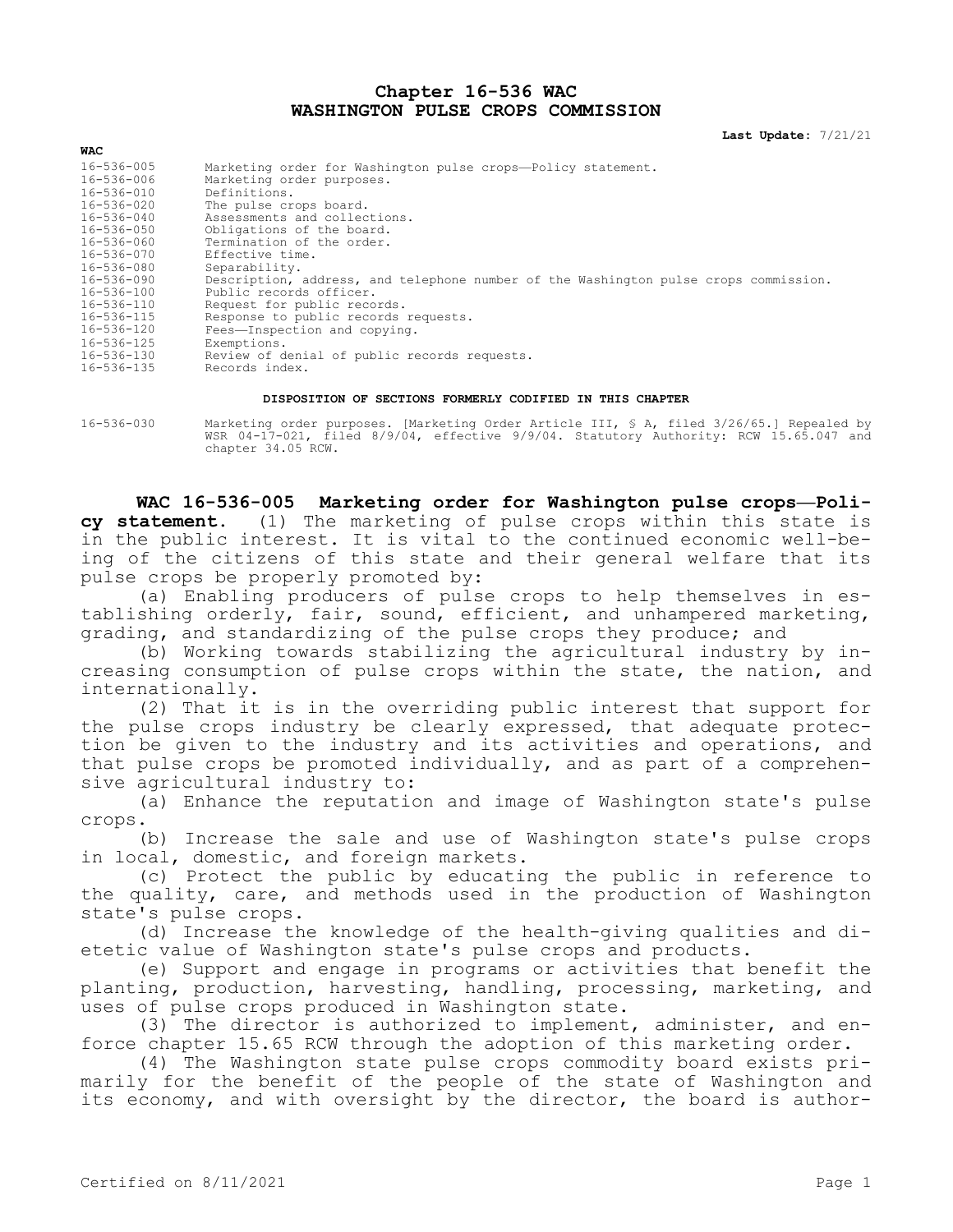ized to speak on behalf of Washington state government with regard to pulse crops under the provisions of this marketing order.

[Statutory Authority: RCW 15.65.047, 15.65.050, and chapter 34.05 RCW. WSR 16-15-004, § 16-536-005, filed 7/7/16, effective 8/7/16. Statutory Authority: RCW 15.65.047 and chapter 34.05 RCW. WSR 04-17-021, § 16-536-005, filed 8/9/04, effective 9/9/04.]

**WAC 16-536-006 Marketing order purposes.** This marketing order is to promote the general welfare of the state and for the purpose of maintaining existing markets or creating new or larger local, domestic, and foreign markets; or increasing production efficiency, ensuring a fair regulatory environment; or increasing per capita consumption of pulse crops in Washington state. The Washington state pulse crops commodity board is designated by the director to conduct the following programs in accordance with chapter 15.65 RCW:

(1) To carry out the purposes of the order, the board shall provide for a program in one or more of the following areas:

(a) Establish plans and conduct programs for marketing, sales, promotion and/or other programs for maintaining present markets and/or creating new or larger markets for pulse crops. Such programs shall be directed toward increasing the sale of pulse crops without reference to any particular brand or trade name and shall neither make use of false or unwarranted claims on behalf of pulse crops nor disparage the quality, value, sale or use of any other agricultural commodity.

(b) Provide for research in the production, processing, irrigation, transportation, handling, and/or distribution of pulse crops and expend the necessary funds for such purposes. Insofar as practicable, such research shall be carried out by experiment stations of Washington State University, but if in the judgment of the board said experiment stations do not have adequate facilities for a particular project or if some other research agency has better facilities therefor, the project may be carried out by other research agencies selected by the board.

(c) Provide by rules for:

(i) Establishing uniform grades and standards of quality, condition, maturity, size, weight, pack, packages and/or label for pulse crops or any products thereof.

(ii) Requiring producers, handlers and/or other persons to conform to such grades and/or standards in packing, packaging, processing, labeling, selling or otherwise commercially disposing of pulse crops and/or in offering, advertising and/or delivering it therefor.

(iii) Providing for inspection and enforcement to ascertain and effectuate compliance.

(iv) Providing that the board shall carry out inspection and enforcement of, and may (within the general provisions of the order) establish detailed provisions relating to, such standards and grades and such rules and regulations: Provided, That any modification not of a substantial nature, such as the modification of standards within a certain grade may be made without a hearing, and shall not be considered an amendment for the purposes of the act and order.

(d) Conduct programs for the purpose of providing information and education including:

(i) Marketing information and services for producers of pulse crops for the verification of grades, standards, weights, tests, and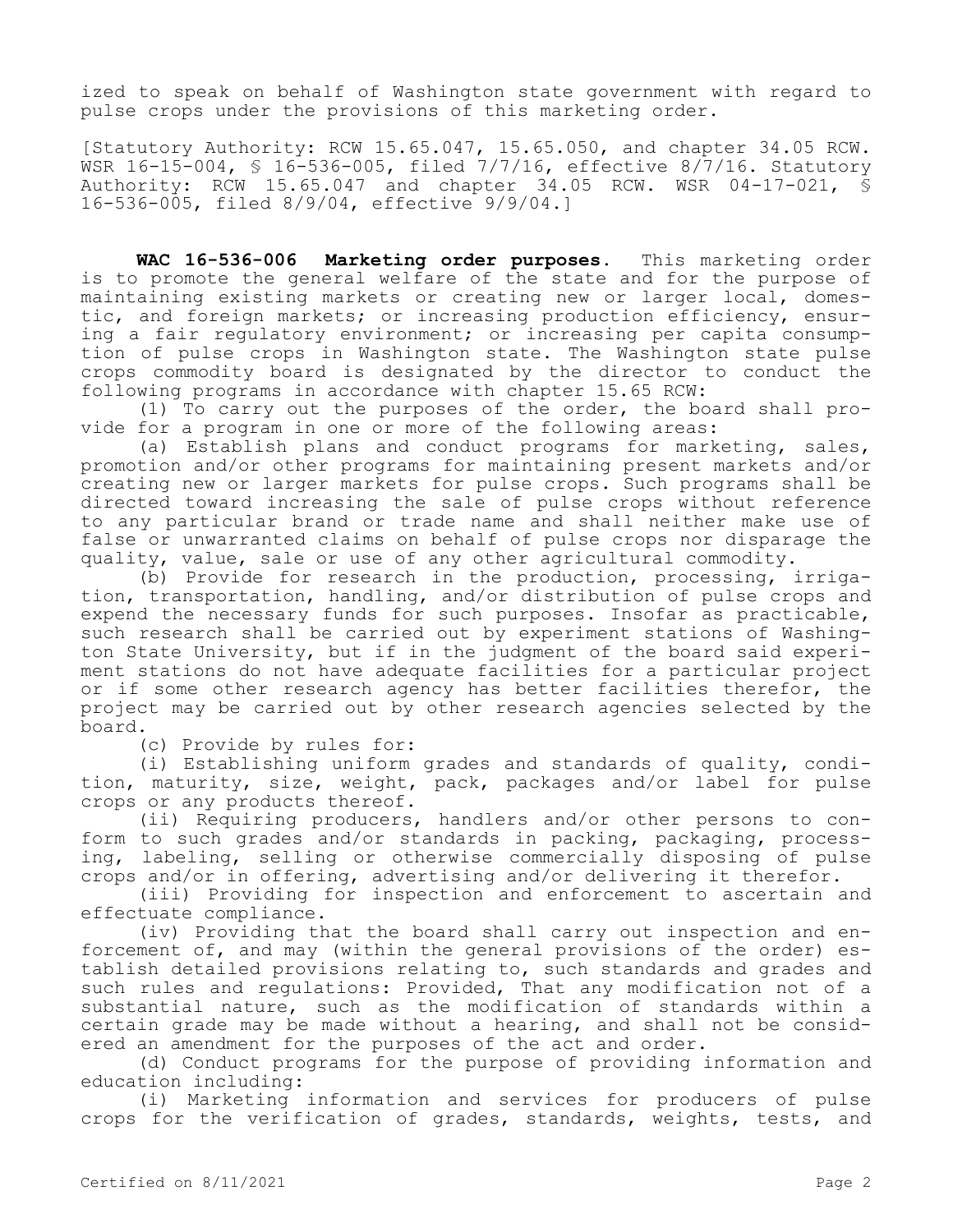sampling of quality and quantity of pulse crops purchased by handlers from affected producers.

(ii) Information and services enabling producers to meet their resource conservation objectives.

(iii) Pulse crops-related education and training.

(e) Subject to the provisions of the act, provide information and communicate on matters pertaining to the production, irrigation, processing, transportation, marketing, or uses of pulse crops produced in Washington state to any elected official or officer or employee of any agency.

(2) The director shall approve any plans, programs, and projects concerning:

(a) The establishment, issuance, effectuation, and administration of programs authorized under this section for advertising and promotion of pulse crops; and

(b) The establishment and effectuation of market research projects, market development projects, or both to the end that marketing and utilization of pulse crops may be encouraged, expanded, improved, or made more efficient.

[Statutory Authority: RCW 15.65.047, 15.65.050, and chapter 34.05 RCW. WSR 16-15-004, § 16-536-006, filed 7/7/16, effective 8/7/16. Statutory Authority: RCW 15.65.047 and chapter 34.05 RCW. WSR 04-17-021, § 16-536-006, filed 8/9/04, effective 9/9/04.]

**WAC 16-536-010 Definitions.** Definitions for terms used in this chapter are also found in chapter 15.65 RCW, Washington State Agricultural Commodity Boards Act. For the purpose of this marketing order:

"Act" means the Washington State Agricultural Commodity Boards Act, chapter 15.65 RCW.

"Affected area" means the state of Washington.

"Affected handler" means any person who acts as principal or agent or otherwise in processing, selling, marketing or distributing pulse crops not produced by him or her. "Handler" does not include a common carrier used to transport an agricultural commodity. "To handle" means to act as a handler.

"Affected producer" means any person who produces, or causes to be produced, in commercial quantities, pulse crops in the state of Washington.

"Affected unit" means one hundred pounds of pulse crops.

"Chickpeas (garbanzo beans)" means all kinds and varieties of dry chickpeas grown in the state of Washington: Provided, That it shall not include dry chickpeas used by the producers thereof on his or her premises for feed, seed, and personal consumption.

"Commercial quantity" means all the pulse crops produced for market in any calendar year by any producer.

"Department" means the department of agriculture of the state of Washington.

"Director" means the director of agriculture of the state of Washington or his or her duly appointed representative.

"Dry peas" means all kinds and varieties of dry peas grown in the state of Washington, including commercially grown wrinkled peas raised for seed: Provided, That it shall not include dry peas used by the producer thereof on his or her premises for feed, seed, and personal consumption: Provided further, That the inclusion of commercially grown wrinkled peas raised for seed will not become effective until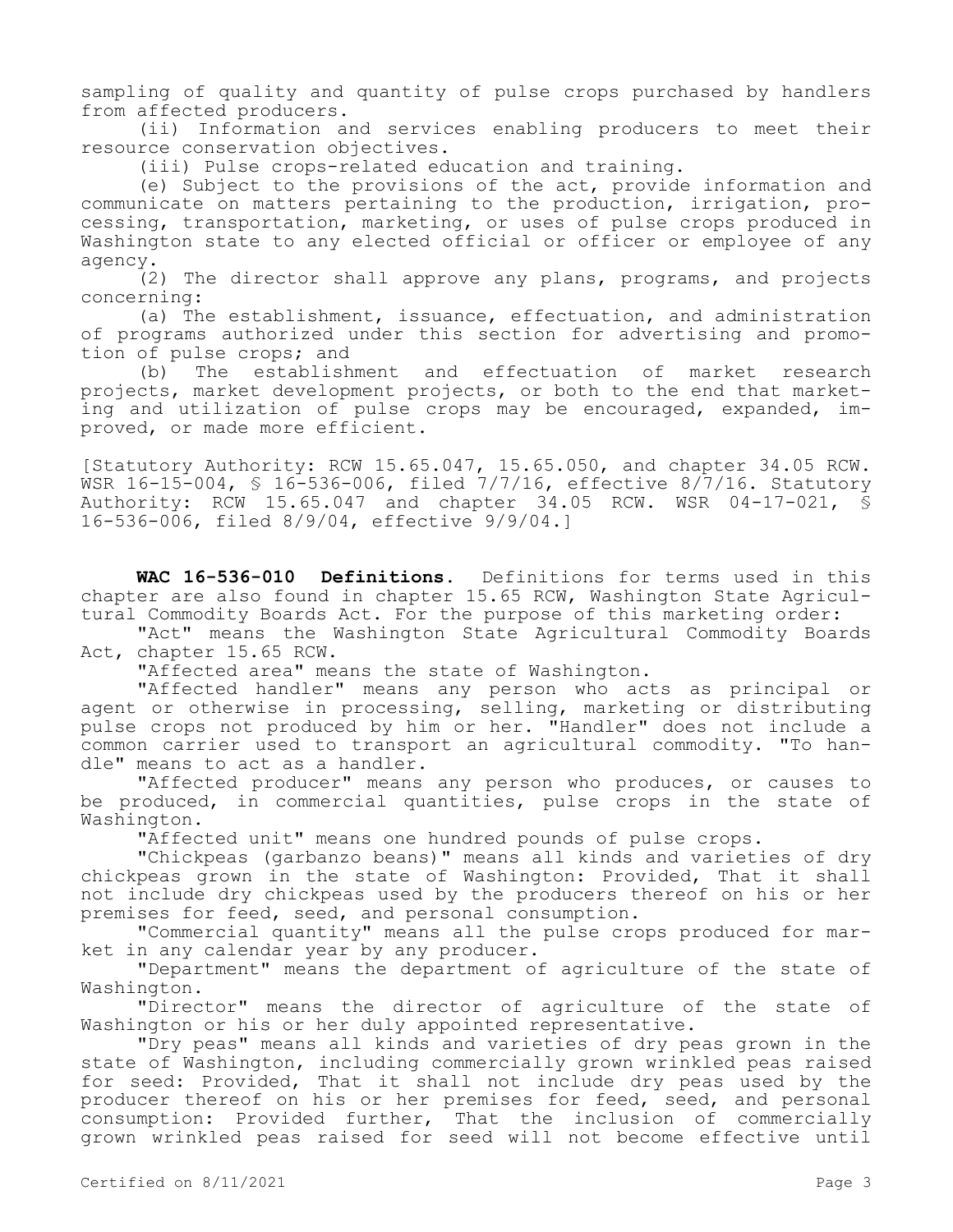approved by a referendum vote of the affected commercial wrinkled pea seed producers.

"Faba (fava) beans" means all kinds and varieties of dry faba beans grown in the state of Washington: Provided, That it shall not include faba beans used by the producers thereof on his or her premises for feed, seed, and personal consumption.

"Lentils" means all kinds and varieties of lentils grown in the state of Washington: Provided, That it shall not include lentils used by the producers thereof on his or her premises for feed, seed, and personal consumption.

"Lupine (lupin)" means all kinds and varieties of dry lupine grown in the state of Washington: Provided, That it shall not include lupine used by the producers thereof on his or her premises for feed, seed, and personal consumption.

"Marketing season" or "fiscal year" means the twelve-month period beginning with July 1 of any year and ending with the last day of June, both dates being inclusive.

"Person" means any individual, firm, corporation, limited liability company, trust, association, partnership, society, or any other organization of individuals or any unit or agency of local or state government.

"Producer-handler" means any person who acts both as a producer and as a handler with respect to pulse crops. A producer-handler shall be deemed to be a producer with respect to the pulse crops which he or she produces, and a handler with respect to the pulse crops which he or she handles, including those produced by himself or herself. "To produce" means to act as a producer. For purposes of the pulse crops marketing order, "producer" shall include bailees who contract to produce or grow any agricultural product on behalf of a bailor who retains title to the seed and its resulting agricultural product or the agricultural product delivered for further production or increase.

"Pulse crops" means the following commodities marketed in their "dry" condition: Dry peas, chickpeas/garbanzo beans, lentils, faba beans, and lupine as defined in this marketing order.

"Pulse crops commodity board" hereinafter referred to as "board" or "commission" means the dry pea and lentil commodity board formed under the provisions of WAC 16-536-020 and renamed the Washington pulse crops commission.

"Sell" includes offer for sale, expose for sale, have in possession for sale, exchange, barter or trade.

[Statutory Authority: RCW 15.65.047, 15.65.050, and chapter 34.05 RCW. WSR 16-15-004, § 16-536-010, filed 7/7/16, effective 8/7/16. Statutory Authority: RCW 15.65.047 and chapter 34.05 RCW. WSR 04-17-021, § 16-536-010, filed 8/9/04, effective 9/9/04. Statutory Authority: Chapter 15.65 RCW. WSR 82-15-020 (Order 1768), § 16-536-010, filed 7/13/82; Marketing Order Article I § A, filed 3/26/65.]

**WAC 16-536-020 The pulse crops board.** (1) **Administration.** The provisions of this order and the applicable provisions of the act shall be administered and enforced by the board as the designee of the director.

# (2) **Board membership.**

(a) The board shall consist of ten members. Eight members shall be affected producers appointed as provided in this marketing order. One member shall be an affected handler appointed as provided in this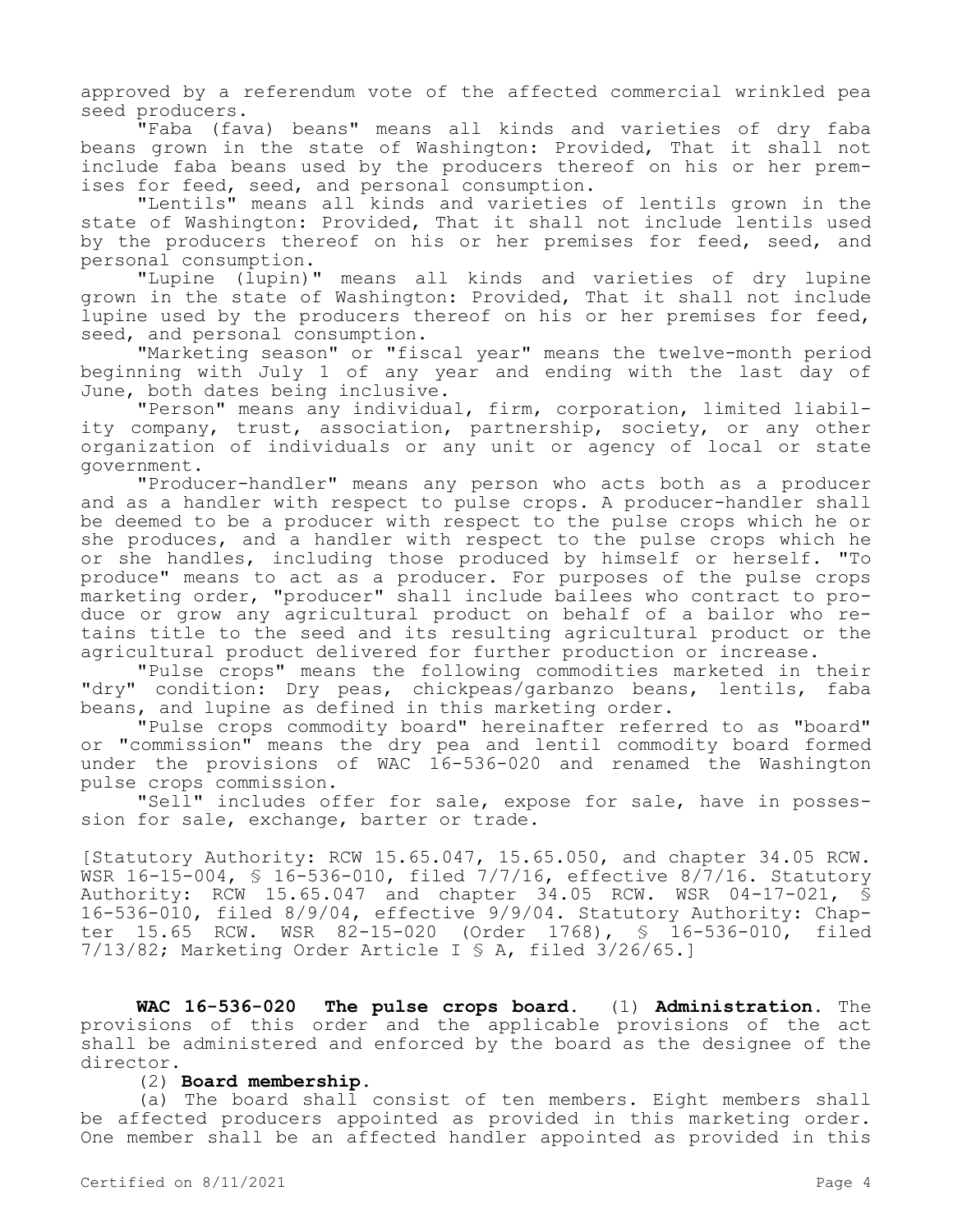marketing order. The director shall appoint one member of the board who is neither an affected producer nor an affected handler to represent the director. The position representing the director shall be a voting member.

(b) For the purpose of nomination and appointment of producer members of the board, the affected area of the state of Washington shall be divided into four representative districts as follows:

(i) District I shall have three board members, being positions 1, 2 and 3 and shall include the county of Whitman.

(ii) District II shall have two board members, being positions 4 and 5 and shall include the county of Spokane.

(iii) District III shall have one board member being position 6 and shall include the counties of Walla Walla, Garfield, Columbia and Asotin.

(iv) District IV shall have two board members, being positions 7 and 8 and shall include all other counties of the state of Washington: Provided, That the addition of another member, being position 8, shall not become effective until approved by a referendum vote of the affected commercial wrinkled pea seed producers.

(3) **Board membership qualifications.**

(a) The producer members of the board must be practical producers of pulse crops in the district in and for which they are nominated and appointed and each shall be a citizen and resident of the state, over the age of eighteen years. Each producer board member must be and have been actually engaged in producing pulse crops within the state of Washington for a period of five years and has during that time derived a substantial portion of his or her income therefrom and is not engaged in business, directly or indirectly, as a handler or other dealer.

(b) The handler member of the board must be a practical handler of pulse crops and shall be a citizen and resident of the state, over the age of eighteen years. The handler board member must be and have been, either individually or as an officer or an employee of a corporation, firm, partnership, association or cooperative actually engaged in handling pulse crops within the state of Washington for a period of five years and has during that period derived a substantial portion of his or her income therefrom.

(c) The qualifications of members of the board must continue during their term of office.

(4) **Term of office.**

(a) The term of office for members of the board shall be three years, and one-third of the membership as nearly as possible shall be appointed each year.

(b) Membership positions on the board shall be designated numerically; affected producers shall have positions one through eight, the affected handler shall have position nine and the member representing the director position ten.

(c) The term of office for the initial board members shall be as follows:

Positions seven, eight, nine, and ten - One year Positions four, five and  $six - Two years$ Positions one, two, and three - Three years

(d) To accomplish the transition to a commodity board structure where the director appoints a majority of the board members, the names of the currently elected board members shall be forwarded to the director for appointment within thirty days of the effective date of this amended marketing order.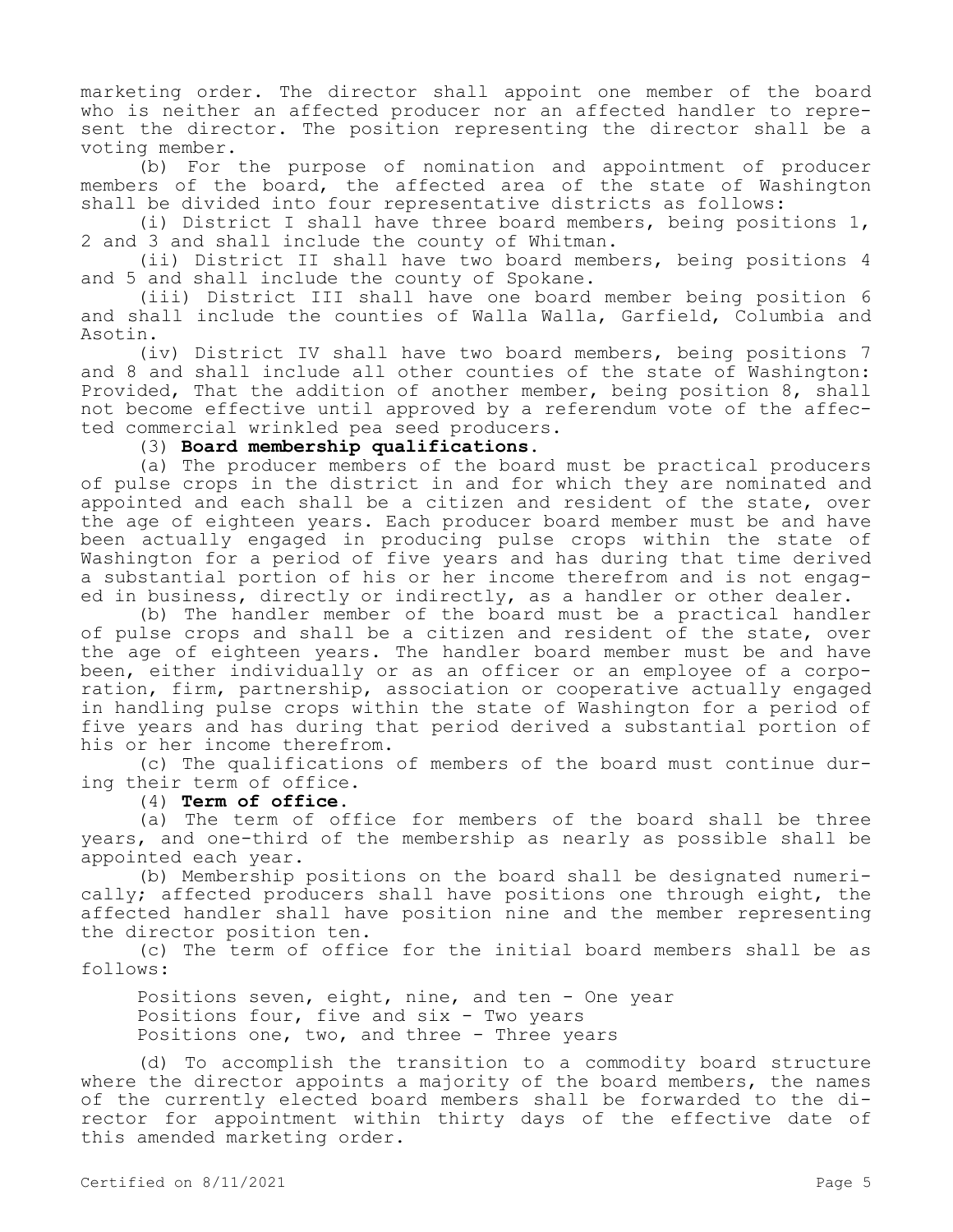## (5) **Nomination of director-appointed board members.**

(a) For the purpose of nominating candidates for appointment to board membership the director shall call separate meetings of affected producers and affected handlers.

(b) Each year the director shall call a nomination meeting for director-appointed board members in those districts whose board members term is about to expire. The meeting(s) shall be held at least thirty days in advance of the date set by the director for the advisory vote of board members.

(c) Notice of a nomination meeting shall be published in newspapers of general circulation within the affected district not less than ten days in advance of the date of such meeting and in addition, written notice of every such meeting shall be given to all affected producers within such affected district and handlers according to the list maintained by the board pursuant to RCW 15.65.295.

(d) Nonreceipt of notice by any interested person shall not invalidate the proceedings at a nomination meeting.

(e) Any qualified affected producer or handler may be nominated orally for membership on the board at a nomination meeting. Nominations may also be made within five days after the meeting by written petition filed with the director signed by not less than five affected producers or affected handlers.

(f) If the board moves and the director approves that the nomination meeting procedure be deleted, the director shall give notice of the open board position(s) by mail to all affected producers and handlers. Nominating petitions for producers and handlers shall be signed by not less than five affected producers and handlers. Final date for filing nominations shall be not less than twenty days after the notice was mailed.

(g) When only one nominee is nominated for a director-appointed position, RCW 15.65.250 shall apply.

(6) **Advisory vote of board members.**

(a) An advisory vote shall be conducted by secret ballot under the supervision of the director within the month of May. Each affected producer and affected handler shall be entitled to one vote.

(b) An advisory vote shall be conducted for board members appointed by the director under the provisions of RCW 15.65.243. The names of the two candidates receiving the most votes in the advisory vote shall be forwarded to the director for potential appointment to the board. In the event there are only two candidates nominated for a board position, an advisory vote may not be held and the candidates' names shall be forwarded to the director for potential appointment.

(c) Notice of every advisory vote for board membership shall be published in a newspaper of general circulation within the affected district not less than ten days in advance of the date of the advisory vote. Not less than ten days prior to every advisory vote for board membership, the director shall mail a ballot of the candidates to each affected producer and affected handler entitled to vote whose name appears upon the list of such affected producers and affected handlers maintained by the board pursuant to RCW 15.65.295. Any other affected producer or affected handler entitled to vote may obtain a ballot by application to the director upon establishing his or her qualifications.

(d) Nonreceipt of a ballot by an affected producer or affected handler shall not invalidate the advisory vote of any board member.

(7) **Vacancies.** In the event of a vacancy in a director-appointed position, the position shall be filled as specified in RCW 15.65.270.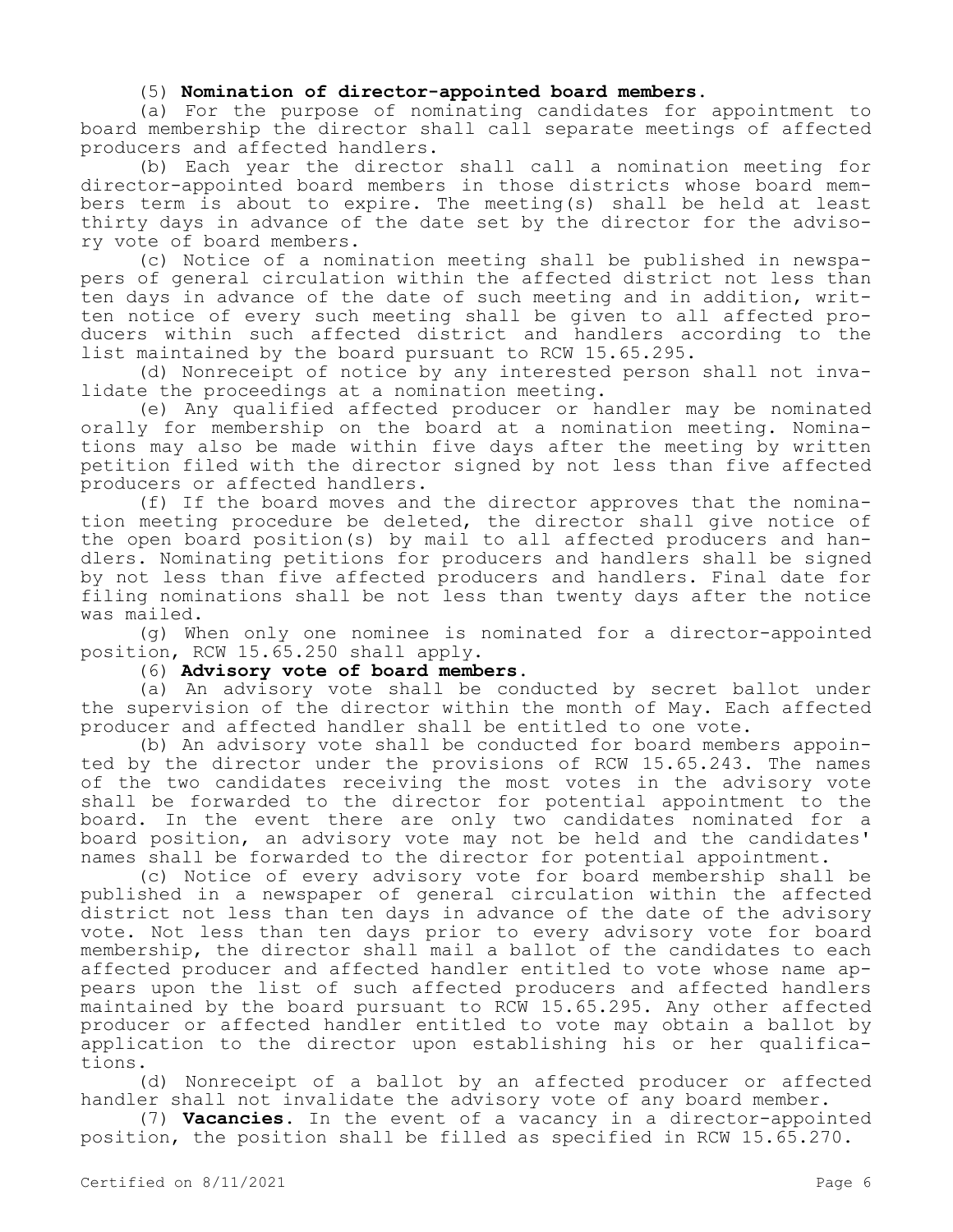(8) **Quorum.** A majority of the members shall constitute a quorum for the transaction of all business and the carrying out of all duties of the board.

(9) **Board compensation.** No member of the board shall receive any salary or other compensation, but each member may be compensated in accordance with RCW 43.03.230 and shall be reimbursed for subsistence, lodging, and mileage in accordance with RCW 43.03.050 and 43.03.060, as provided for in RCW 15.65.270. The board may adopt by resolution provisions for reimbursement of actual travel expenses incurred by members and employees of the board in carrying out the provisions of this marketing order pursuant to RCW 15.65.270.

(10) **Powers and duties of the board.** The board shall have the following powers and duties:

(a) To administer, enforce and control the provisions of this order as the designee of the director.

(b) To elect a chairman and such other officers as the board deems advisable.

(c) To employ and discharge at its discretion such personnel, including attorneys engaged in the private practice of law subject to the approval and supervision of the attorney general, as the board determines are necessary and proper to carry out the purpose of the order and effectuate the declared policies of the act.

(d) To pay only from moneys collected as assessments or advances thereon the costs arising in connection with the formulation, issuance, administration and enforcement of the order. Such expenses and costs may be paid by check, draft or voucher in such form and in such manner and upon the signature of the person as the board may prescribe.

(e) To reimburse any applicant who has deposited money with the director in order to defray the costs of formulating the order: Provided, That the total reimbursement to all applicants shall not exceed two thousand dollars.

(f) To establish a "pulse crops board marketing revolving fund" and such fund to be deposited in a bank or banks or financial institution or institutions, approved for the deposit of state funds, in which all money received by the board, except as the amount of petty cash for each day's needs, not to exceed one hundred dollars, shall be deposited each day or as often during the day as advisable.

(g) To keep or cause to be kept in accordance with accepted standards of good accounting practice, accurate records of all assessments, collections, receipts, deposits, withdrawals, disbursements, paid outs, moneys and other financial transactions made and done pursuant to this order. Such records, books and accounts shall be audited at least annually subject to procedures and methods lawfully prescribed by the state auditor. Such books and accounts shall be closed as of the last day of each fiscal year of the state of Washington. A copy of such audit shall be delivered within thirty days after the completion thereof to the governor, the director, the state auditor and the board.

(h) To require a bond of all board members and employees of the board in a position of trust in the amount the board shall deem necessary. The premium for such bond or bonds shall be paid by the board from assessments collected. Such bond shall not be necessary if any such board member or employee is covered by any blanket bond covering officials or employees of the state of Washington.

(i) To prepare a budget or budgets covering anticipated income and expenses to be incurred in carrying out the provisions of the or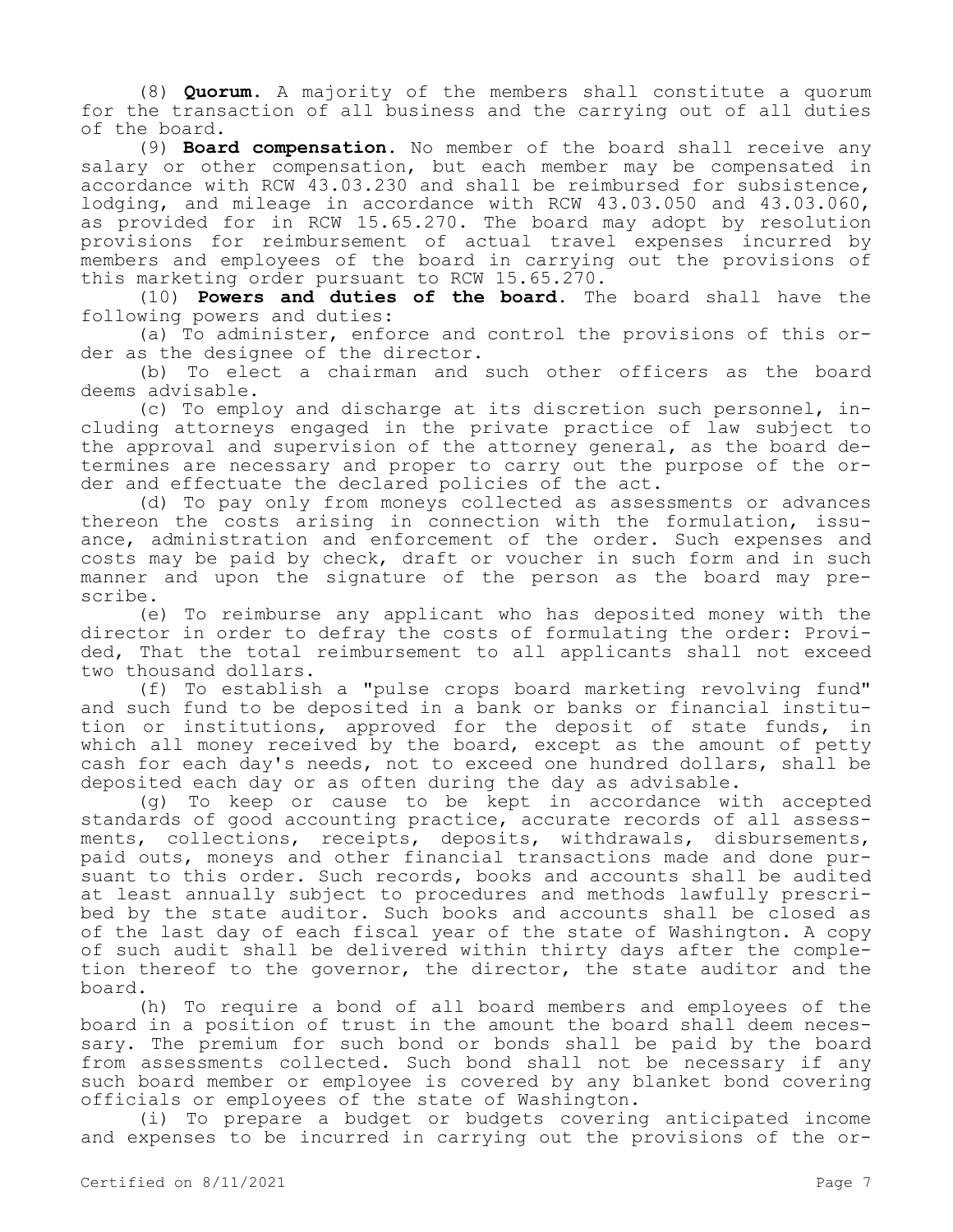der during each fiscal year. The board, at least fifteen days prior to the beginning of its fiscal year, shall prepare and submit to the director for approval its research plan, its commodity-related education and training plan, and its budget.

(j) To establish by resolution, a headquarters which shall continue as such unless and until so changed by the board. All records, books and minutes of board meetings shall be kept at such headquarters.

(k) To adopt rules of a technical or administrative nature for the operation of the board, subject to the provisions of chapter 34.05 RCW (Administrative Procedure Act).

(l) To carry out the provisions of RCW 15.65.510 covering the obtaining of information necessary to effectuate the provisions of the order and the act, along with the necessary authority and procedure for obtaining such information.

(m) To bring actions or proceedings upon joining the director as a party for specific performance, restraint, injunction or mandatory injunction against any person who violates or refuses to perform the obligations or duties imposed upon him by the act or order.

(n) To confer with and cooperate with the legally constituted authorities of other states and of the United States for the purpose of obtaining uniformity in the administration of federal and state marketing regulations, licenses, agreements or orders.

(o) To carry out any other grant of authority or duty provided designees and not specifically set forth in this section.

(p) To work cooperatively with other local, state, and federal agencies; universities; and national organizations for the purposes provided in this order.

(q) To enter into contracts or interagency agreements with any private or public agency, whether federal, state, or local. Personal service contracts must comply with chapter 39.29 RCW.

(r) To accept and expend or retain any gifts, bequests, contributions, or grants from private persons or private and public agencies.

(s) To enter into contracts or agreements for research in the production, irrigation, processing, transportation, marketing, use, or distribution of pulse crops.

(t) To retain in emergent situations the services of private legal counsel to conduct legal actions on behalf of the commission. The retention of a private attorney is subject to review by the office of the attorney general.

(u) To engage in appropriate fund-raising activities for the purpose of supporting activities authorized by this order.

(v) To participate in international, federal, state, and local hearings, meetings, and other proceedings relating to the production, irrigation, manufacture, regulation, transportation, distribution, sale, or use of pulse crops including activities authorized under RCW 42.17.190, including the reporting of those activities to the public disclosure commission.

(w) To maintain a list of the names and addresses of affected producers that may be compiled from information used to collect assessments under the provisions of this marketing order and data on the value of each producer's production for a minimum three-year period pursuant to RCW 15.65.280.

(x) To maintain a list of the names and addresses of persons who handle pulse crops within the affected area and data on the amount and value of the pulse crops handled for a minimum three-year period by each person pursuant to RCW 15.65.280.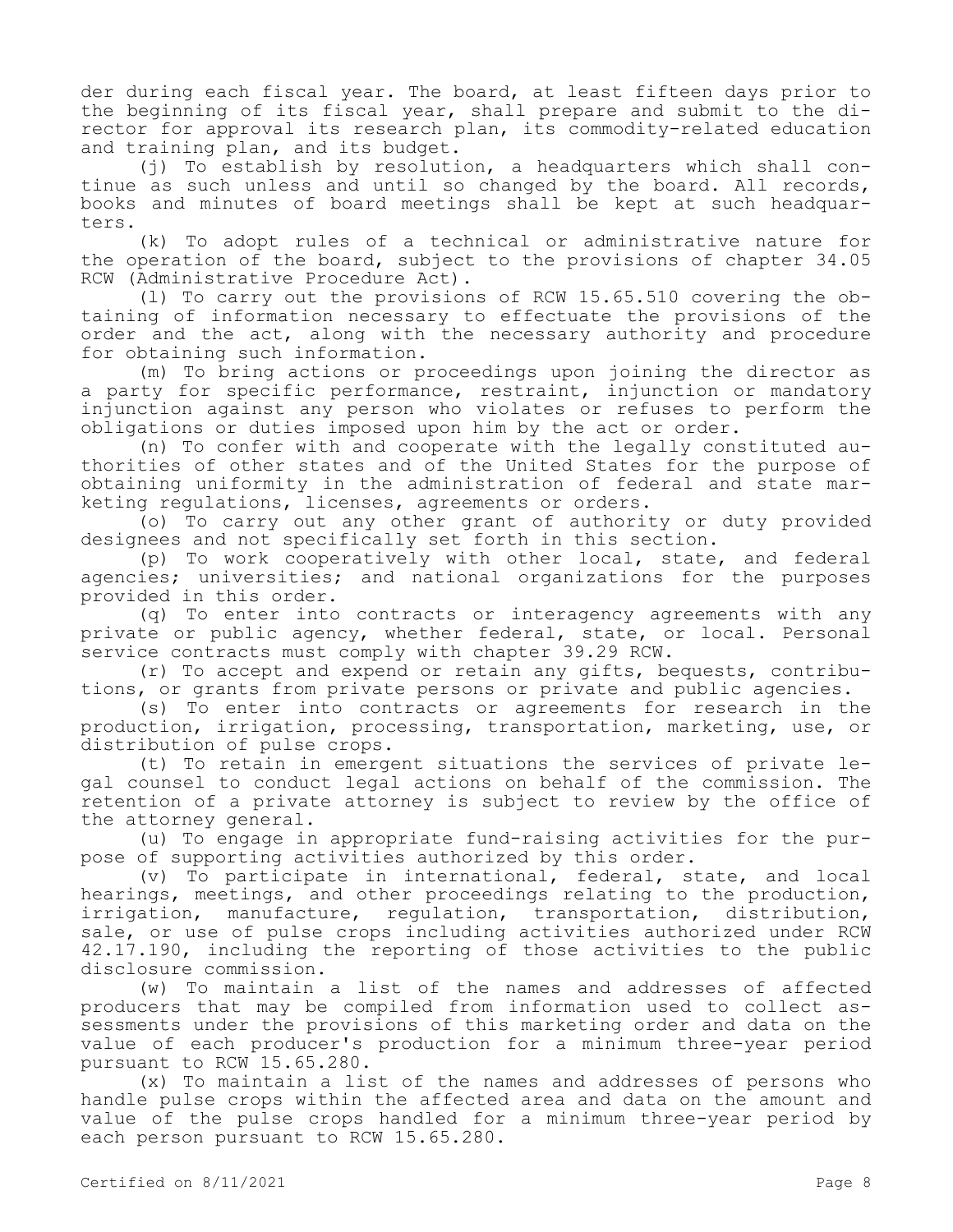(y) To maintain a list of the names and addresses of all affected persons who produce pulse crops and the amount, by unit, of pulse crops produced during the past three years pursuant to RCW 15.65.295.

(z) To maintain a list of all persons who handle pulse crops and the amount of pulse crops handled by each person during the past three years pursuant to RCW 15.65.295.

(aa) To establish a foundation using commission funds as grant money for the purposes established in this marketing order.

# (11) **Procedures for board.**

(a) The board shall hold regular meetings with the time and date thereof to be fixed by resolution of the board and the meetings shall be held in accordance with chapter 42.30 RCW (Open Public Meetings Act). The notice of the time and place of regular meetings shall be published on or before January of each year in the *Washington State Register*. Notice of any change to the meeting schedule shall be published in the state register at least twenty days prior to the rescheduled meeting date.

(b) The board shall hold an annual meeting, at which time an annual report will be presented. The proposed budget shall be presented for discussion at the meeting. Notice of the annual meeting shall be given by the board at least ten days prior to the meeting through regular wire news services and radio-television press.

(c) The board may call special meetings as provided under RCW 42.30.080.

[Statutory Authority: RCW 15.65.047, 42.56.040 and chapter 34.05 RCW. WSR 21-15-117, § 16-536-020, filed 7/21/21, effective 8/21/21. Statutory Authority: RCW 15.65.047, 15.65.050, and chapter 34.05 RCW. WSR 16-15-004, § 16-536-020, filed 7/7/16, effective 8/7/16. Statutory Authority: RCW 15.65.047 and chapter 34.05 RCW. WSR 04-17-021, § 16-536-020, filed 8/9/04, effective 9/9/04. Statutory Authority: RCW 15.65.050. WSR 95-17-117 (Order 5079), § 16-536-020, filed 8/23/95, effective 9/23/95. Statutory Authority: Chapter 15.65 RCW. WSR 82-15-020 (Order 1768), § 16-536-020, filed 7/13/82; Marketing Order Article II, §§ A through K, filed 3/26/65.]

# **WAC 16-536-040 Assessments and collections.** (1) **Assessments.**

(a) The assessment on all varieties of pulse crops subject to this marketing order shall be one percent of the net receipts at the first point of sale and shall be deducted by the first purchaser from the price paid to the grower. Such assessment shall be remitted to the commission board in accordance with procedures adopted by the commission board: Provided, That an assessment on commercial wrinkled pea seed shall not become effective unless approved by a referendum vote of the affected wrinkled pea seed producers.

(b) Assessments shall not be payable on any such pulse crops used by the producer thereof on his or her premises for feed, seed and personal consumption.

(2) **Collections.** Any moneys collected or received by the board pursuant to the provisions of this order during or with respect to any season or year may be refunded on a pro rata basis at the close of such season or year or at the close of such longer period as the board determines to be reasonably adapted to effectuate the declared policies of this act and the purposes of this marketing order, to all persons from whom moneys were collected or received, or may be carried over into and used with respect to the next succeeding season, year or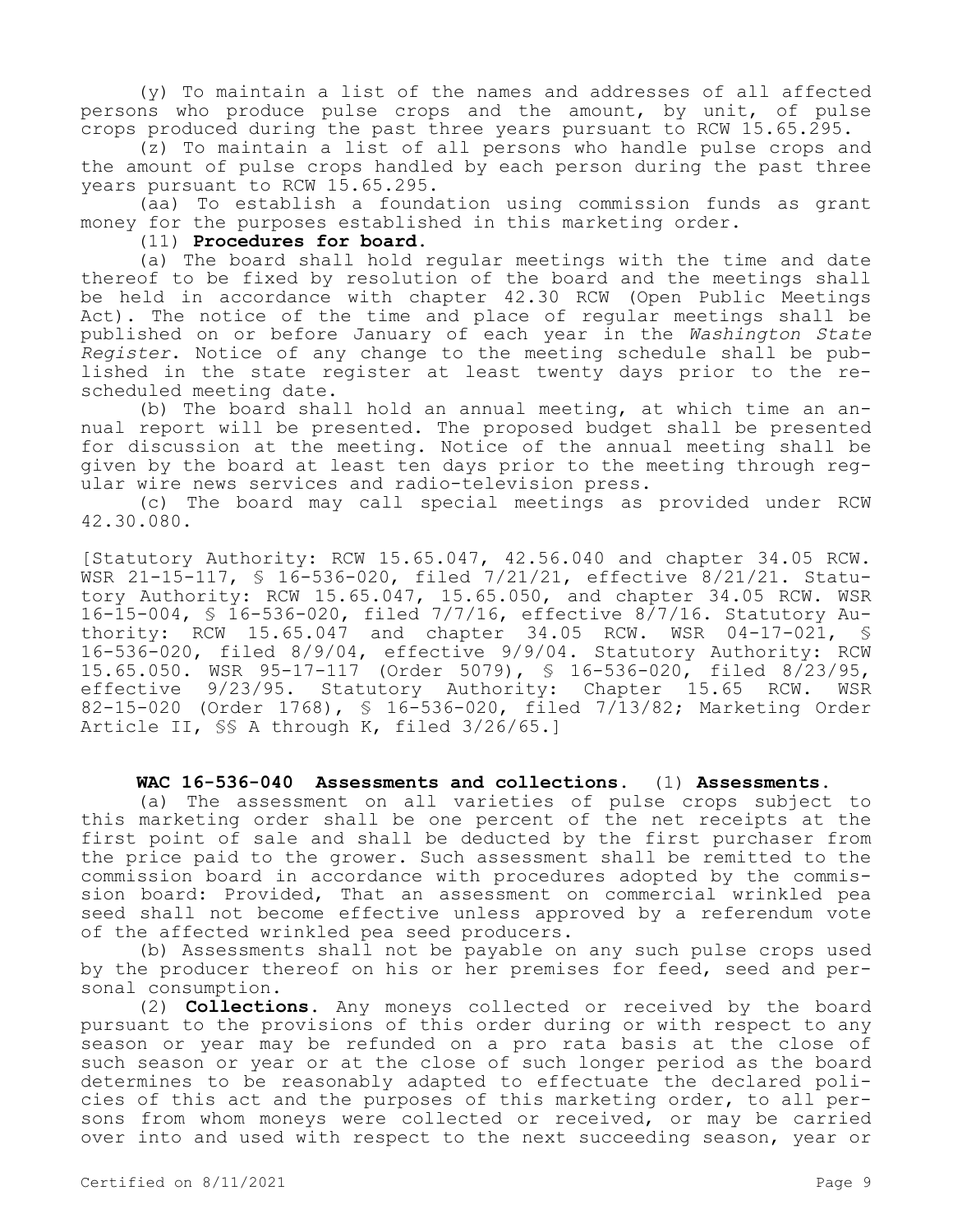period whenever the board finds that the same will tend to effectuate the policies and purposes.

(3) **Penalties.** Any due and payable assessment herein levied in such specified amount as may be determined by the board pursuant to the provisions of the act and this order, shall constitute a personal debt of every person so assessed or who otherwise owes the same, and the same shall be due and payable to the board when payment is called for by it. In the event any person fails to pay the board the full amount of such assessment or such other sum on or before the date due, the board may, and is hereby authorized to add to such unpaid assessment or sum an amount not exceeding ten percent of the unpaid assessment to defray the cost of enforcing the collecting of it. In the event of failure of such person or persons to pay any due and payable assessment or other such sum, the board may bring a civil action against the person or persons in a state court of competent jurisdiction for the collection thereof, together with the above specified ten percent, and the action shall be tried and judgment rendered as in any other cause of action for debt due and payable.

[Statutory Authority: RCW 15.65.047, 15.65.050, and chapter 34.05 RCW. WSR 16-15-004, § 16-536-040, filed 7/7/16, effective 8/7/16. Statutory Authority: RCW 15.65.047 and chapter 34.05 RCW. WSR 04-17-021, § 16-536-040, filed 8/9/04, effective 9/9/04. Statutory Authority: Chapter 15.65 RCW. WSR 86-15-002 (Order 1895), § 16-536-040, filed 7/3/86, effective 8/4/86; WSR 82-15-020 (Order 1768), § 16-536-040, filed 7/13/82; Order 1533, § 16-536-040, filed 6/8/77; Marketing Order Article IV, §§ A through C, filed 3/26/65.]

**WAC 16-536-050 Obligations of the board.** Obligations incurred by the board or employee or agent thereof pertaining to their performance or nonperformance or misperformance of any matters or things authorized, required or permitted them by the act or this order, and any other liabilities or claims against them or any of them shall be enforced in the same manner as if the whole organization under the order were a corporation. No liability for the debts or actions of the board, employee or agent incurred in their official capacity under this order shall exist either against the board, officers, employees and/or agents in their individual capacity, nor against the state of Washington or any subdivision or instrumentality thereof nor against any other organization, administrator or board (or employee or agent thereof) established pursuant to this act or the assets thereof. The board, and its agents and employees, shall not be held responsible individually in any way whatsoever to any person for errors in judgment, mistakes, or other acts, either of commission or omission, as principal, agent, person or employee, except for their own individual acts of dishonesty or crime. No such person or employee shall be held responsible individually for any act or omission of any other board, member of the board, or other person. The liability of the members of the board shall be several and not joint and no member shall be liable for the default of any other member.

[Marketing Order Article V, § A, filed 3/26/65.]

**WAC 16-536-060 Termination of the order.** Termination shall be accomplished pursuant to RCW 15.65.183 through 15.65.193.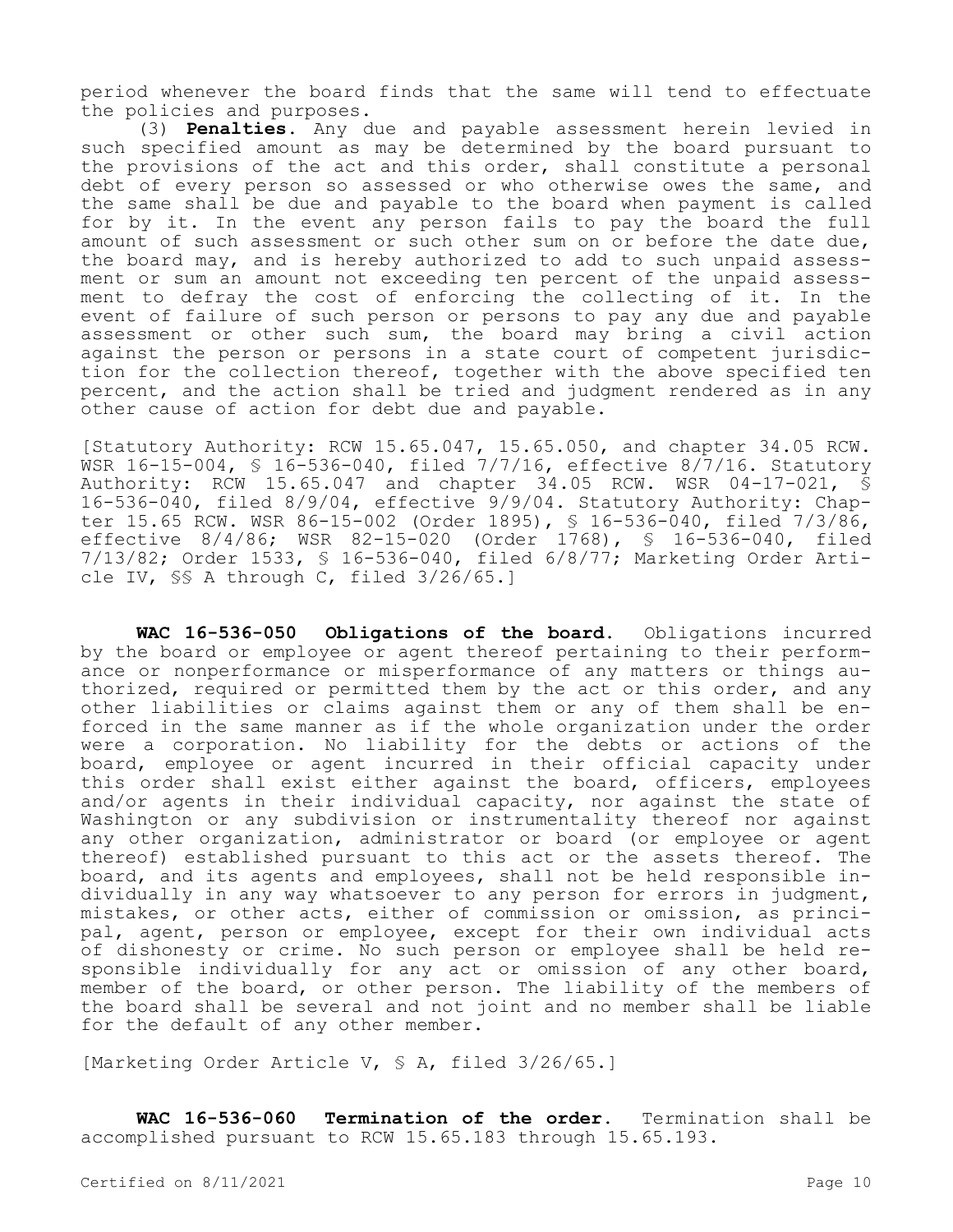[Statutory Authority: RCW 15.65.047 and chapter 34.05 RCW. WSR 04-17-021, § 16-536-060, filed 8/9/04, effective 9/9/04; Marketing Order Article VI, § A, filed 3/26/65.]

**WAC 16-536-070 Effective time.** This marketing order for pulse crops (formerly titled "dry peas and lentils") shall become effective on and after July 1, 1965, as amended by rule.

[Statutory Authority: RCW 15.65.047, 15.65.050, and chapter 34.05 RCW. WSR 16-15-004, § 16-536-070, filed 7/7/16, effective 8/7/16; Marketing Order Articles VII and VIII, filed 3/26/65.]

**WAC 16-536-080 Separability.** If any provisions hereof are declared invalid, or the applicability thereof to any person, circumstances or thing is held invalid, the validity of the remainder hereof or of the applicability thereof to any other person, circumstances or thing shall not be affected thereby.

[Marketing Order Article IX, filed 3/26/65.]

**WAC 16-536-090 Description, address, and telephone number of the Washington pulse crops commission.** Headquartered at 2780 W. Pullman Road, Moscow, Idaho 83843, the Washington pulse crops commission serves Washington pulse crops producers by supporting the pulse crops industry in the areas of marketing, education, and research. The telephone number is 208-882-3023.

[Statutory Authority: RCW 15.65.047, 42.56.040 and chapter 34.05 RCW. WSR 21-15-117, § 16-536-090, filed 7/21/21, effective 8/21/21.]

**WAC 16-536-100 Public records officer.** (1) The commission's public records shall be in the charge of the public records officer designated by the commission. The commission or its executive director may appoint a temporary public records officer to serve during the absence of the designated records officer. The public records officer shall be responsible for implementing the commission's rules regarding disclosure of public records, coordination of staff regarding disclosure of public records, and generally ensuring compliance by staff with public records disclosure requirements.

(2) The name of the commission's current public records officer is on file with the office of the code reviser in accordance with RCW 42.56.580 and is published in the *Washington State Register*.

[Statutory Authority: RCW 15.65.047, 42.56.040 and chapter 34.05 RCW. WSR 21-15-117, § 16-536-100, filed 7/21/21, effective 8/21/21.]

**WAC 16-536-110 Request for public records.** (1) All requests for disclosure of public records must be submitted in writing directly to the commission's public records officer by mail to Washington Pulse Crops Commission, 2780 W. Pullman Road, Moscow, Idaho 83843. The re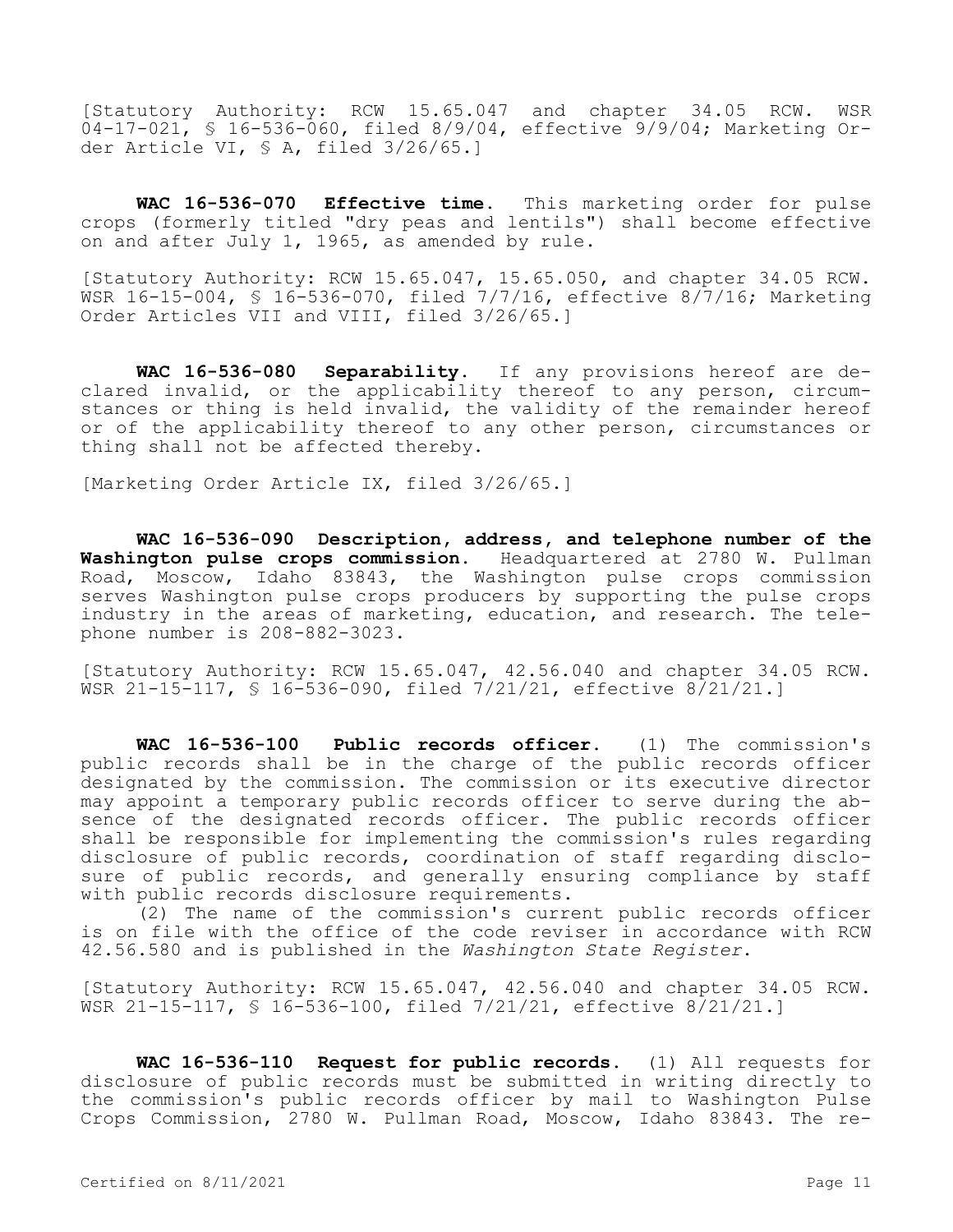quest may also be submitted by email to: eaune@usapulses.org. The written request must include:

(a) The name, address, and telephone number or other contact information of the person requesting the records;

(b) The calendar date on which the request is made; and

(c) Sufficient information to readily identify records being requested.

(2) Any person wishing to inspect the commission's public records may make an appointment with the public records officer to inspect the records at the commission office during regular business hours. In order to adequately protect the commission's public records, the following will apply:

(a) Public records made available for inspection may not be removed from the area the commission makes available for inspection;

(b) Inspection of any public record will be conducted in the presence of the public records officer or designee;

(c) Public records may not be marked or altered in any manner during the inspection; and

(d) The commission has the discretion to designate the means and the location for the inspection of records. The viewing of those records that require specialized equipment shall be limited to the availability of that equipment located at the commission's office and the availability of authorized staff to operate that equipment.

[Statutory Authority: RCW 15.65.047, 42.56.040 and chapter 34.05 RCW. WSR 21-15-117, § 16-536-110, filed 7/21/21, effective 8/21/21.]

**WAC 16-536-115 Response to public records requests.** (1) The public records officer shall respond to public records requests within five business days by:

(a) Making the records available for inspection or copying;

(b) Providing a link or address for a record available on the internet under RCW 42.56.520;

(c) Acknowledging receipt of the request and providing a reasonable estimate of the time the commission will require to respond to the request;

(d) Sending the copies to the requestor if copies are requested and payment of a deposit for the copies is made or terms of payment have been agreed upon; or

(e) Denying the public records request. Responses refusing in whole or in part the inspection of a public record shall include a statement of the specific exemption authorizing withholding of the record, or any part of the record, and a brief explanation of how the exemption applies to the record withheld or to any redactions in records produced.

(2) Additional time to respond to the request may be based upon the need to:

- (a) Clarify the intent of the request;
- (b) Locate and assemble the information requested;
- (c) Notify persons or agencies affected by the request; or

(d) Determine whether any of the information requested is exempt from disclosure and that a denial should be made as to all or part of the request.

(3) In acknowledging receipt of a public records request that is unclear, the public records officer may ask the requestor to clarify what records the requestor is seeking. The public records officer is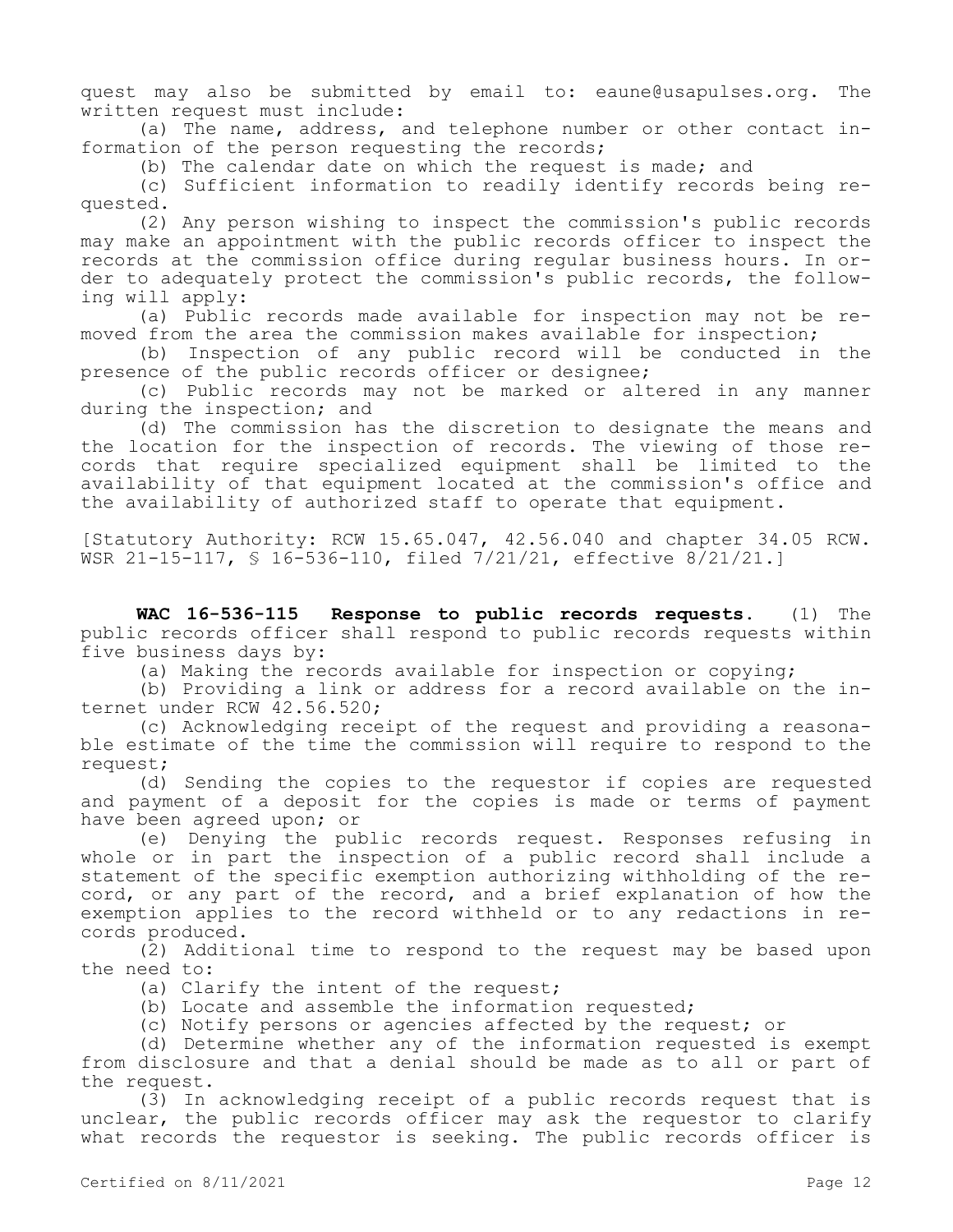not obligated to provide further response if the requestor fails to clarify the request.

(4) In the event the requested records name a specific person or pertain to a specific person and may be exempt from disclosure, the commission may, prior to providing the records, give notice to others whose rights may be affected by the disclosure. Sufficient notice will be given to allow affected persons to seek an order from a court to prevent or limit the disclosure. The notice to the affected persons will include a copy of the request.

[Statutory Authority: RCW 15.65.047, 42.56.040 and chapter 34.05 RCW. WSR 21-15-117, § 16-536-115, filed 7/21/21, effective 8/21/21.]

**WAC 16-536-120 Fees—Inspection and copying.** (1) No fee will be charged for the inspection of public records.

(2) Pursuant to RCW 42.56.120(2), the commission declares for the following reasons that it would be unduly burdensome for it to calculate the actual costs it charges for providing copies of public records: Funds were not allocated for performing a study to calculate actual costs and the commission lacks the necessary funds to perform a study and calculations; staff resources are insufficient to perform a study and to calculate such actual costs; and a study would interfere with and disrupt other essential agency functions.

(3) The commission may charge fees for production of copies of public records consistent with the fee schedule established in RCW 42.56.120. For all copying or duplicating service charges incurred, an invoice will be sent to the requestor. Reimbursement is payable within fifteen days of receipt of invoice payable to the Washington pulse crops commission. The commission may require that all charges be paid in advance of release of the copies of the records.

(4) The commission or its designee may waive any of the foregoing copying costs.

[Statutory Authority: RCW 15.65.047, 42.56.040 and chapter 34.05 RCW. WSR 21-15-117, § 16-536-120, filed 7/21/21, effective 8/21/21.]

**WAC 16-536-125 Exemptions.** The commission's public records are available for disclosure except as otherwise provided under chapter 42.56 RCW or any other law. Requestors should be aware of the following exemptions to public disclosure specific to commission records. This list is not exhaustive and other exemptions may apply:

(1) Production or sales records required to determine assessment levels and actual assessment payments to the commission under chapter 15.65 RCW (reference RCW 42.56.380(3)).

(2) Financial and commercial information and records supplied by persons:

(a) To the commission for the purpose of conducting a referendum for the establishment of the commission; or

(b) To the commission under chapter 15.65 RCW with respect to domestic or export marketing activities or individual producer's production information (reference RCW 42.56.380(5)).

(3) Lists of individuals requested for commercial purposes (reference RCW 42.56.070(8)).